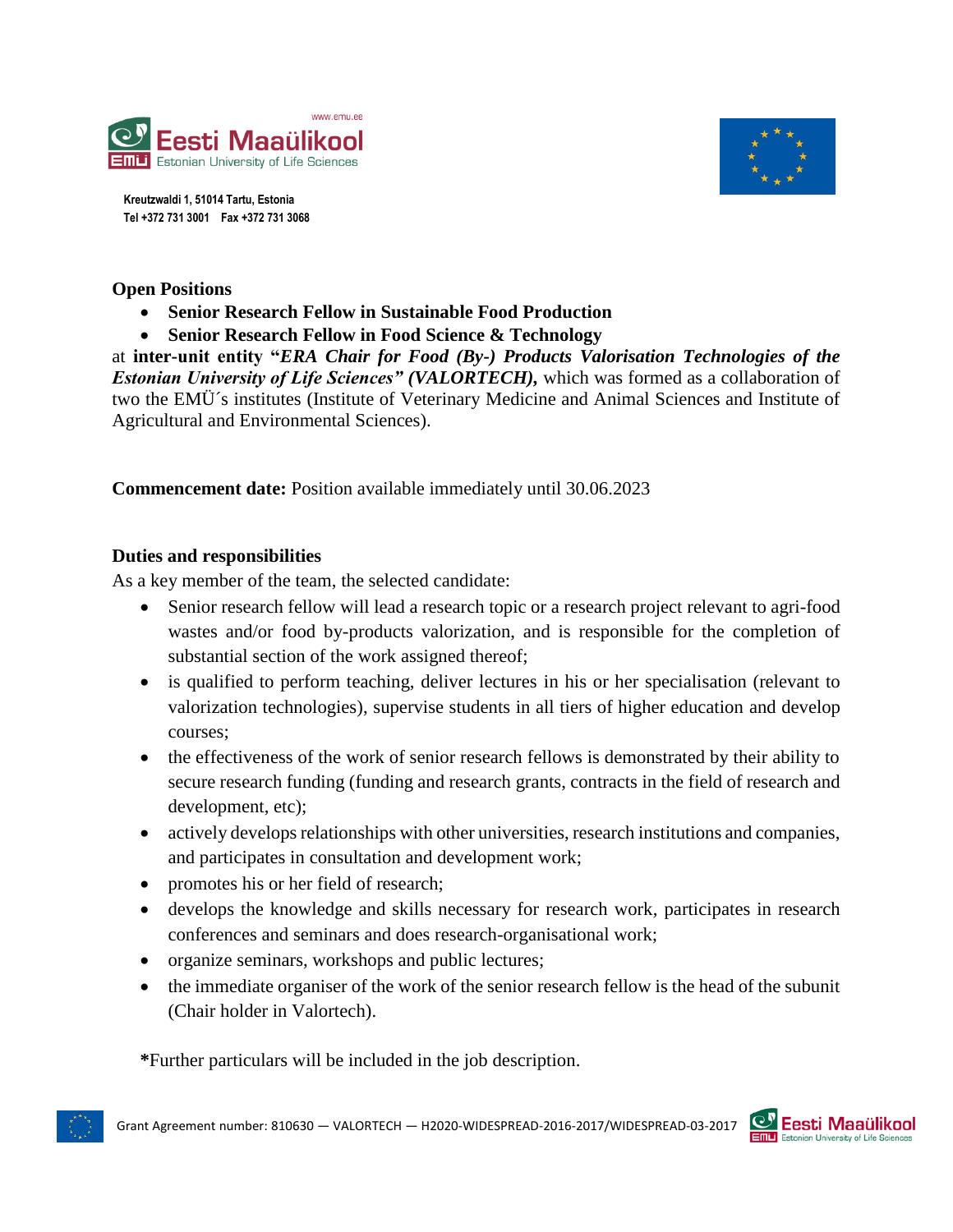# **Required qualifications:**

-A PhD degree in Agricultural Sciences, Horticulture, Food Science & Technology, or equivalent.

-Has to fulfil the criteria of the **level R3 (Established Researcher)** of the [European Framework](https://euraxess.ec.europa.eu/europe/career-development/training-researchers/research-profiles-descriptors)  [for Researcher Careers profiles](https://euraxess.ec.europa.eu/europe/career-development/training-researchers/research-profiles-descriptors) and **Senior Research Fellow** qualification requirements [at the](https://intra.emu.ee/userfiles/personal/Job%20descriptions%202014.pdf)  [Estonian University of Life Sciences.](https://intra.emu.ee/userfiles/personal/Job%20descriptions%202014.pdf)

# **Required experience:**

- the candidate to the position of senior research fellow is a recognised specialist in his or her field with research experience;
	- o have expertise in food processing and sustainable food production;
	- o experience in livestock feed and/or horticulture based research is added advantage;
	- o researcher should be familiar with value addition to by-products and bio-wastes, assess the functionality of natural ingredients, sustainable utilization of the bioresources;
- experience in teaching at an institute of higher education, including experience in supervising graduate and postgraduate students is recommended;
- internationally recognised research in his or her specialism or its related field in the volume equivalent to that of at least two PhD theses is a prerequisite for the participation in the competition;
- in professional reviews the effectiveness of the work of a senior research fellow in the past five years is assessed, including his/her on-going research activities: internationally recognised research during the past five years in the volume equivalent to that of at least one and a half PhD theses;
- conducts research independently which advances a research agenda, identifies appropriate research methodologies and approaches;
- ability to collaborate effectively as part of a team and should hold good interpersonal and communication skills;
- the successful candidate will commit him/herself with the inter-unit entity VALORTECH for the entire duration of the grant period.

# **Benefits**

- guaranteed salary 3,000 EUR per month, (this amount is subject to employee taxes and shall be supplemented by healthcare and social services required by law);
- funds for supporting the training and mobility of the team members;
- access to research facilities locating at the Estonian University of Life Sciences;
- support for making arrangements and settling in Estonia;